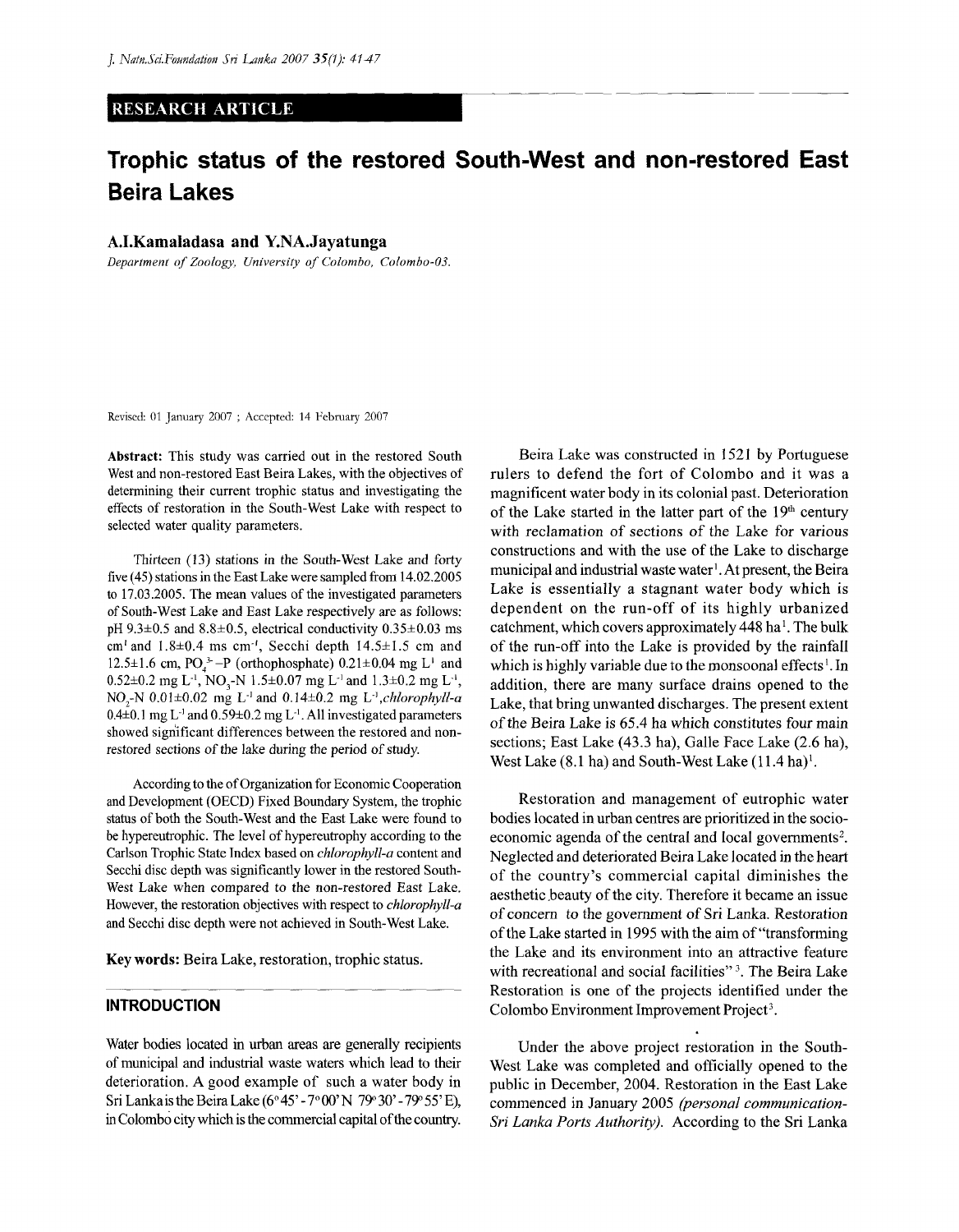Ports Authority the restoration activities carried out in the South-West Lake are; dredging of the Lake bottom sediment, pumping of sea water from the adjacent sea and closing of much of the surface drains.

This study was conducted two months after the completion of restoration in the South-West Lake and one month after commencing dredging activities in the East Lake. The main objectives of the study were to determine the trophic status of the restored South-West Lake and the non-restored East Lake and whether the restoration objectives were achieved in South-West Lake. The effects of restoration activities on selected water quality parameters were determined by comparing data from pervious studies in South-West Lake with data of non-restored East Lake obtained during the present study. Data collected during this study for the non-restored East Lake can be used as baseline data which could be compared with data, following restoration.

### **METHODS AND MATERIALS**

Sampling was carried out from 14<sup>th</sup> February to 17<sup>th</sup> March 2005. Forty five stations from East Lake (EL) and thirteen stations from South-West lake (SWL) were randomly selected for sampling. The number of stations was taken to be approximately one station per hectare of surface area in each section of the Lake. All Stations were reached by a motorboat provided by Sri Lanka Port Authority. Sampling was performed between 9.00 a.m. and 11.00 a.m. The approximate locations of the sampling stations are given in Figure 1.

At each station water samples were collected from the surface using a two litre Ruttner sampler of 0.5 m height. Water samples were then transferred into 21 pre-washed plastic cans for laboratory analysis of selected physicochemical parameters and into 250 mL plastic nontransparent bottles for the analysis of *chorophyll-a.*  Secchi depth was measured at each sampling station using a 20 cm diameter Secchi disc. Water samples were transported to the laboratory within two hours of collection.

Immediately after transportation to the laboratory, direct measurements were taken for pH (pH meter -Model :HM-1K, TOA Electronics, Japan) and electrical conductivity (conductivity meter-Model: Dist 3 HI98303, Hana Instruments).

Water samples were filtered through GF/C filter papers to remove the green colour interference of algae and the nutrient concentrations were determined with standard sepctrophotometric methods; orthophosphate as  $PO_4^3$  -P by Vanadomolybdophosphate method, nitrate as  $NO<sub>3</sub>-N$ by UV screening method and nitrite as  $NO<sub>2</sub>-N$  by Colorimetric method<sup>4</sup>.

To determine the *cholophyll-a* concentration a maximum filterable amount of water was filtered through GF/F filter paper of 2.5 cm diameter and the algae retained on GF/F pad was extracted into Acetone<sup>4</sup>. The optical density of the extract was measured at wave lengths 664 nm, 647 nm and 630 nm using a spectrophotometer



**Figure 1:** Approximate locations of the sampling stations

**42**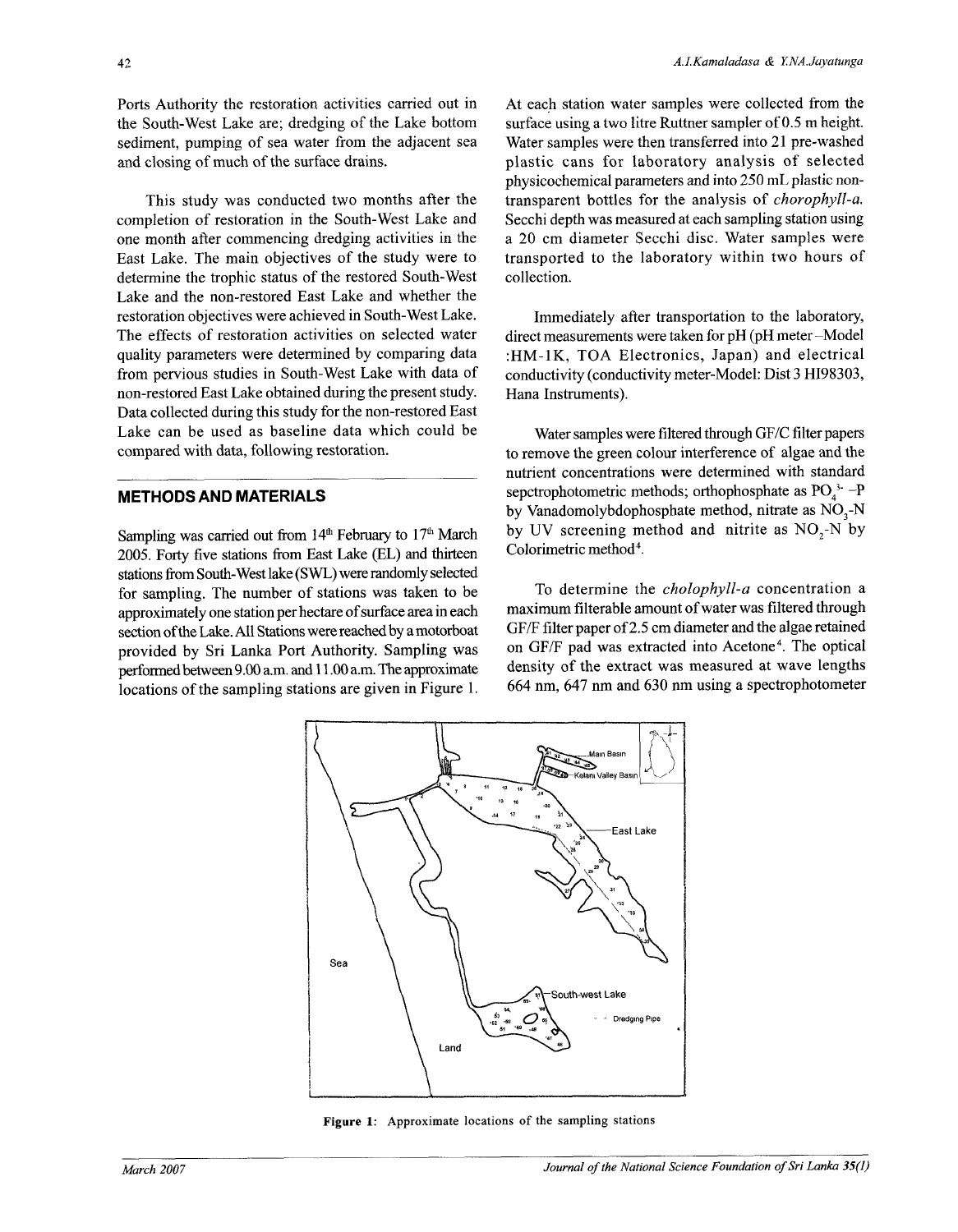(Model: PIN 260-14600-01 Shimadzu corporation, Japan) and the *chlorophyll-a* concentration was computed according to the following equation<sup>4</sup>.

$$
\frac{\left[ (11.85 \text{ OD}_{664}) - (1.54 \text{ OD}_{647}) - (0.08 \text{ OD}_{630}) * v}{V} \dots \dots \dots \dots (1)
$$

- $OD_x$  Optical density at specified wavelengths
	- Volume of the extraction in litres
	- V Filter volume in litres

*Chlorophyll-a* content  $(mgL^{-1}) =$ 

A correlation analysis was performed between *chlorophyll-a* and the three tested nutrients,  $PO_4^3$ -P,  $NO<sub>3</sub>-N$  and  $NO<sub>2</sub>-N$  using the software MATLAB.

The trophic status of South-West Lake and East Lake was evaluated using the Organization for Economic Cooperation and Development (OECD) Fixed Boundary System.

To compare the differences in trophic status of East Lake and South-West Lake, the Carlson Trophic State Index (TSI) based on *chlorophyll-a (Chl-a)* concentration

(Equation 2) and Secchi disc depth (SDD) (Equation 3) were calculated according to the following equations:

|  |  |  |  | TSI (chl-a) = 9.81 in <i>chlorophyll-a</i> ( $\mu gL^{-1}$ ) + 30.6  (2) |  |
|--|--|--|--|--------------------------------------------------------------------------|--|
|--|--|--|--|--------------------------------------------------------------------------|--|

 $TSI (SDD) = 60 - 14.41$  in SDD (metres) (3)

A t-test was performed using MINITAB software to determine the significant differences in investigated water quality parameters and the computed trophic status of the South-West and East Lakes.

### **RESULTS**

The mean levels of the investigated physicochemical parameters of the South-West and East Lake and results of performed t-tests are given in Table 1.

With respect to all the parameters investigated, statistically significant differences were evident between the South-West Lake and the East Lake (Table 1). In South-West Lake, levels of Secchi depth, pH and NO<sub>3</sub>-N were significantly higher (p<0.05) while electrical conductivity,  $PO_4^3$  – P (orthophosphate), NO<sub>2</sub>-N and *chlorophyll-a* were significantly lower (p<0.05) compared to East Lake.

|                               | Table 1: Mean $\pm$ SD (ranges in parenthesis) of selected water quality parameters in South-west Lake and East Lake and |  |  |  |  |
|-------------------------------|--------------------------------------------------------------------------------------------------------------------------|--|--|--|--|
| computed P values of t- tests |                                                                                                                          |  |  |  |  |

| physicochemical parameters                       | South-West Lake  | <b>East Lake</b>   | p-Value  |
|--------------------------------------------------|------------------|--------------------|----------|
|                                                  | Mean±SD          | Mean±SD            |          |
|                                                  | (range)          | (range)            |          |
| Secchi depth (cm)                                | $14.5 \pm 1.5$   | $12.5 \pm 1.6$     | $0.001*$ |
|                                                  | $(14-19)$        | $(8 - 14.5)$       |          |
| pH                                               | $9.3 \pm 0.1$    | $8.8 \pm 0.5$      | $0.000*$ |
|                                                  | $(8.9 - 9.7)$    | $(8.2 - 9.7)$      |          |
| Electrical conductivity ( $ms \text{ cm}^{-1}$ ) | $0.34 \pm 0.03$  | $1.85 \pm 0.4$     | $0.000*$ |
|                                                  | $(0.30 - 0.39)$  | $(0.54 - 2.14)$    |          |
| $\overline{PO_4^{3.} (mgL^1)}$                   | $0.21 \pm 0.03$  | $0.52 \pm 0.2$     | $0.000*$ |
|                                                  | $(0.13 - 0.26)$  | $(0.15 - 0.99)$    |          |
| $NO_3-N (mgL^{-1})$                              | $1.51 \pm 0.06$  | $1.3 \pm 0.06$     | $0.000*$ |
|                                                  | $(1.37 - 1.62)$  | $(0.99-1.93)$      |          |
| $NO2-N$ (mgL <sup>-1</sup> )                     | $0.01 \pm 0.02$  | $0.14 \pm 0.2$     | $0.000*$ |
|                                                  | $(0.003 - 0.08)$ | $(0.002 - 0.74)$ . |          |
| Chlorophyll-a $(mgL^{-1})$                       | $0.40 \pm 0.1$   | $0.59 \pm 0.2$     | $0.000*$ |
|                                                  | $(0.28 - 0.68)$  | $(0.33 - 1.28)$    |          |

 $*$  indicates significant differences at  $p < 0.05$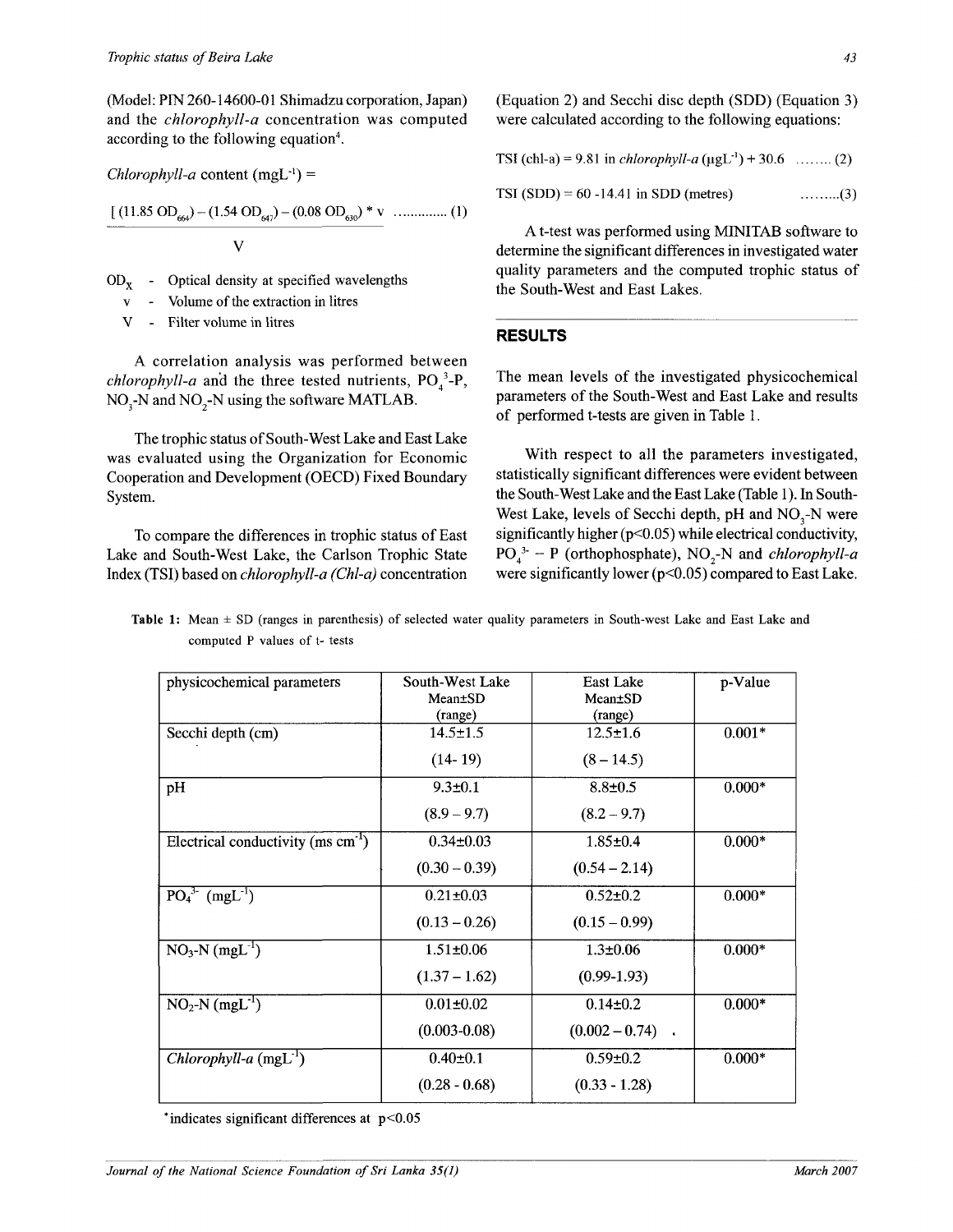All sampling stations were alkaline with respect to pH. Electrical conductivity,  $PO_4^3 - P$  (orthophosphate),  $NO_3$ -N, NO<sub>2</sub>-N and *chlorophyll-a* varied within a narrow range in South-West Lake while the same in East Lake varied within a wider range (Table 1).

Orthophosphate concentrations less then  $0.3 \text{ mgL}^{-1}$ were recorded for all stations in South-West Lake. In East Lake, except in five stations, orthophosphate concentrations were above  $0.3 \text{ mgL}^{-1}$  (Figure 2).

High  $NO<sub>3</sub>$ -N concentration (above 1.4 mgL<sup>-1</sup>) were recorded from all stations in South-West Lake. In East Lake, only nine stations out of 45 recorded  $NO<sub>3</sub>-N$ concentrations above  $1.4 \text{ mgL}^{-1}$ . Five out of the nine were confined to the distal end of the Lake (Figure 3). Very high levels of  $NO<sub>2</sub>-N$  were observed only from a few sampling stations of East Lake. These stations were confined to two areas of the Lake: (i) the distal end of the Lake (stations 31-35) (ii) the Kelani Valley Basin and in the canal connecting of the Kelani Valley Basin and Main Basin (stations 36-41). Very low  $NO<sub>2</sub>$ -N concentrations (below  $0.05 \text{ mgL}^{-1}$ ) were recorded from most of the



**Figure 2:** Concentration of  $PO<sub>4</sub><sup>3</sup>$  in sampling stations during the study period



Figure 4: Concentration of NO<sub>2</sub>-N in sampling stations during the study period

sampling stations of East Lake and from all stations of South-West Lake (Figure 4).

The *chlorophyll-a* concentration from all stations of both East Lake and South-West Lake were recorded above  $0.2 \text{ mgL}^{-1}$ . However in 66 % of the stations (30 out of 45 stations) in East Lake and 7 % of stations (1 out of 13 stations) in South-West Lake the *chlorophyll-a*  concentrations were above  $0.5 \text{ mg L}$ <sup>1</sup> (Figure 5).

*Chlorophyll-a* concentrations showed significant correlations with  $PO_4^{3-} - P$  (orthophosphate) and  $NO_3$ -N concentrations, the correlations was positive with PO<sub>4</sub><sup>3</sup> – P (orthophosphate) (p<0.05, r = +0.3696, n = 58) while it was negative with NO<sub>3</sub>-N (p<0.001, r = -0.6347,  $n = 58$ ). No significant correlation was evident between concentrations of *chlorophyll-a* and NO<sub>2</sub>-N  $(p>0.05, r = -0.2492, n = 58).$ 

When the mean and maximum *chlorophyll-a*  concentration and mean and minimum Secchi depth levels of South-West Lake and East Lake were compared with



**Figure 3:** Concentration of NO<sub>3</sub>-N in sampling stations during the study period



**Figure 5:** Levels of *chlorophyll-a* in sampling stations during the study period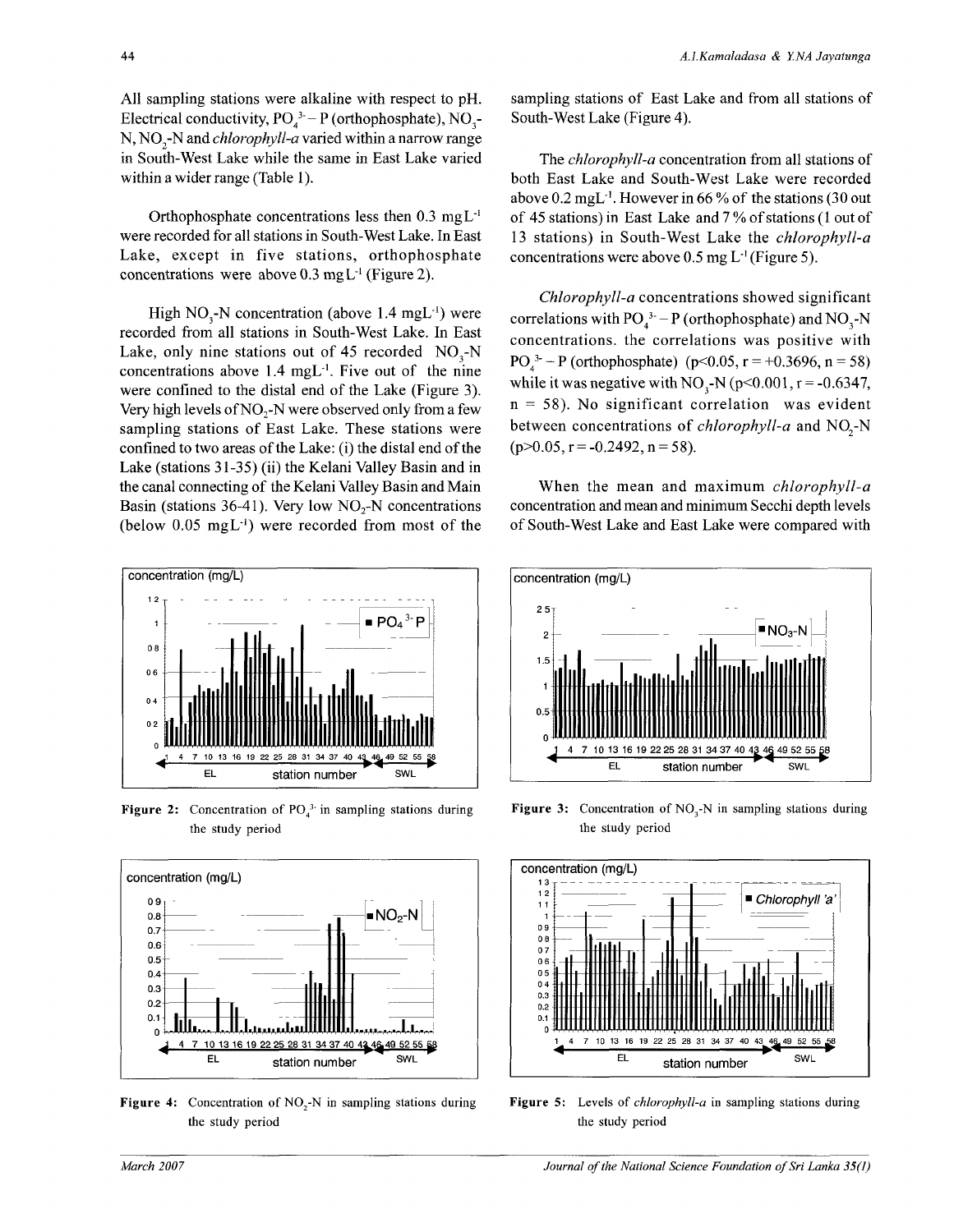|                                                        | South-West Lake | East Lake      | Hypereutrophic limits <sup>5</sup> |
|--------------------------------------------------------|-----------------|----------------|------------------------------------|
| Mean total phosphorous $(mgL^{-1})$                    | ÷               |                | $\geq 0.1$                         |
| $\cdot$ Mean <i>chlorophyll-a</i> (mgL <sup>-1</sup> ) | $0.40 \pm 0.1$  | $0.59 \pm 0.2$ | $\ge 0.025$                        |
| Maximum chlorophyll-a $(mgL^{-1})$                     | 0.68            | 1.28           | $\ge 0.075$                        |
| Mean secchi depth (cm)                                 | $14.5 \pm 1.5$  | $12.5 \pm 1.6$ | $\leq 150$                         |
| Minimum secchi depth (cm)                              | 13              |                | $\leq 70$                          |

Table 2: The *chlorophyll-a* and secchi depth levels of the South-West and East lakes and the hypereutrophic limits according to Fixed Boundary System of OECD

Table 3: TSI (Chl-a) and TSI (SDD) values of South-West Lake and East Lake and computed p values of t- test

|               | South-West Lake | East Lake | p value  |  |
|---------------|-----------------|-----------|----------|--|
| $TSI$ (Chl-a) | 89              | 91        | $0.001*$ |  |
| TSI (SDD)     | 88              | 90        | $0.000*$ |  |

Asterisk indicates significant differences at P<0.05

the OECD<sup>5</sup> Fixed Boundary System, the trophic status of both sections of the Beira Lake were found to be hypereutrophic. The *chlorophyll-a* concentration and Secchi depth levels of the two sections of the Lake and the respective hypereutrophic limits according to OECD<sup>5</sup> are given in Table 2.

The mean orthophosphate concentration of East Lake was  $0.52 \pm 0.2$  mg L<sup>-1</sup> and of the South-West Lake was  $0.21 \pm 0.03$  mgL<sup>-1</sup>. Orthophosphate is only one constituent of the total phosphorous. Therefore it could be assumed that total phosphorous in both lake sections are above  $0.1$  mg L<sup>-1</sup>, which is the hypereutrophic limit according to the OECD<sup>5</sup> (Table 2).

The TSI *(Chl-a)* and TSI (SDD) values for South-West Lake and East Lake and the p values of the performed t-test are given in Table 3. According to the computed TSI *(Chl-a)* and TSI (SDD), the trophic status of South-west Lake was found to be significantly lower  $(p< 0.05)$  than East Lake.

#### **DISCUSSION**

Based on the OECD Fixed Boundary System, trophic status of both the already restored South-West Lake and the non-restored East Lake were found to be hypereutrophic. In a study done in 1994 using the same classification system, the Beira Lake was classified as being between eutrophic and hypereutrophic<sup>7</sup>. Therefore, a change in the trophic status is evident in both South-West Lake and East Lake. However, a significantly lower trophic level in South-West Lake compared to East Lake is evident according to both TSI *(Chl-a)* and TSI (SDD).

This indicates that South-West Lake is less hypereutrophic than East Lake which could be a result of restoration.

The expected Secchi depth and *chlorophyll-a*  content at the end of restoration was 50cm and 0.1mgL<sup>-1</sup> respectively<sup>3</sup>. Mean Secchi depth of  $14.5 \pm 1.5$  cm and mean *chlorophyll-a* concentration of 0.4 mg L<sup>-1</sup> recorded from South-West Lake in the present study reveals that restoration objectives with respect to parametets concerned have not been achieved.

The main feature that reduces the attractiveness of Beira Lake as a recreational and social facility is the dark green colour of water. Even after restoration, the green colour of the South-West Lake was persistant. This green colour is due to large algal blooms suspended in water *{unpublished thesis,* University of Colombo - Study of selected physiochemical parameters and plankton in East Lake, and South-West Lake of Beira Lake). According to the Biological Environment Survey carried out in 1993 before the commencement of restoration in South-west Lake, the average level of *chlorophyll-a* concentration was 0.269 mgL<sup>-18</sup>. Therefore, an increase in *chlorophyll-a* level in South-West Lake at present is observed even though it is significantly lower than the non-restored East Lake section of the Beira lake.

When comparing the present orthophosphate levels of the South-West Lake  $(0.21 \pm 0.03 \text{ mgL}^{-1})$  with previous records; 0.4 mg L<sup>-1</sup> in 1993<sup>8</sup> and 0.31 mg L<sup>-1</sup> in 1994<sup>7</sup>, a reduction in orthophosphates in the lake is evident. In studies conducted before restoration, the orthophosphate level was higher in the South-West Lake compared to East Lake<sup>7,8</sup>. But at present after restoration the level of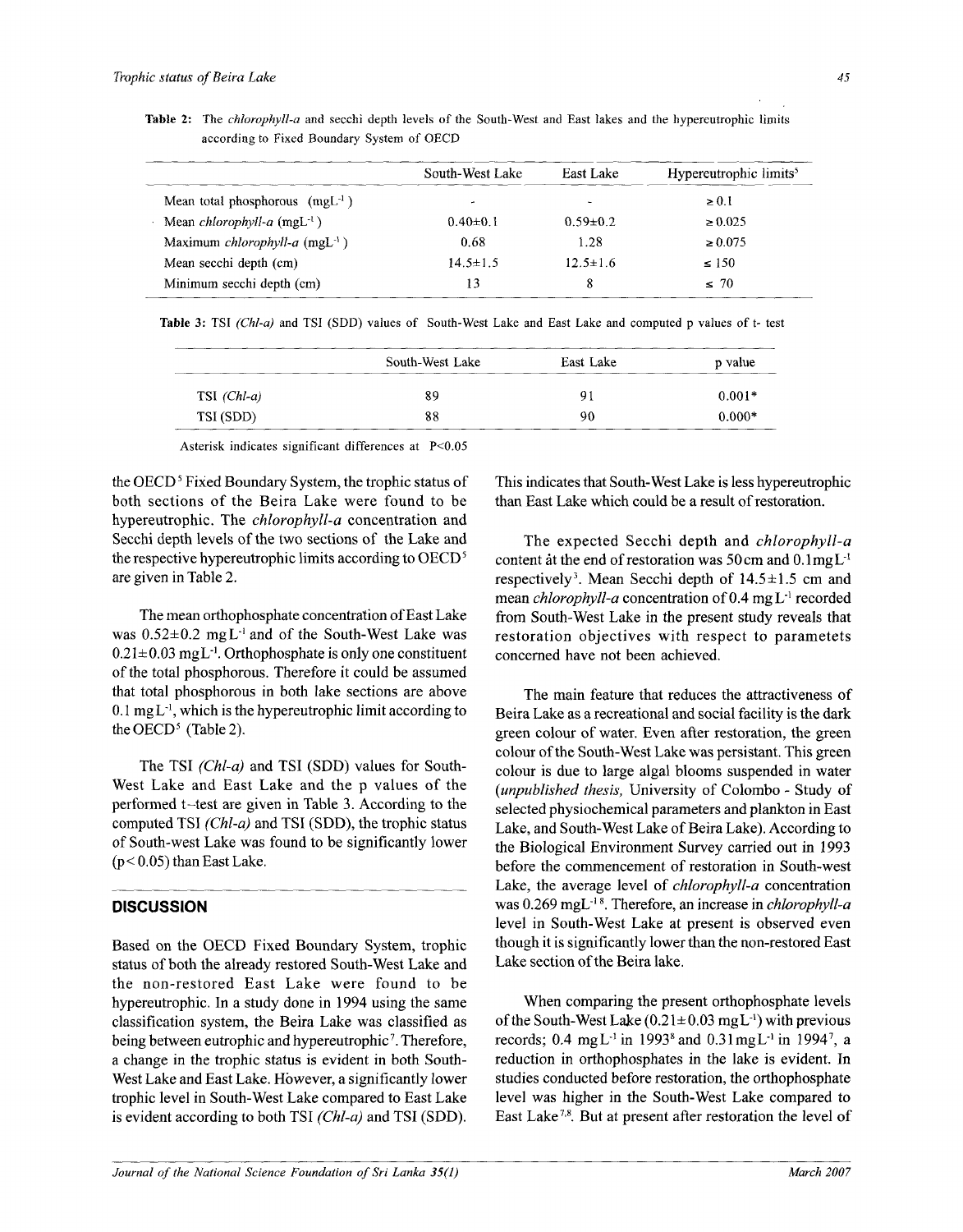orthophosphate is significantly lower in the South-West Lake compared to East Lake. These changes in orthophosphate levels could be due to restoration activities such as dredging, pumping of sea water and closing of many surface drains. The Urban Development Authority (UDA)<sup>9</sup>, assumed that pumping sea water, which causes dilution of nutrients and the removal of nutrient enriched sediment would cause a reduction in the nutrient content. Bottom sediment of a water body is important in mobilizing nutrients, especially phosphorous nutrients under anoxic conditions<sup>10</sup>. Orthophosphate is the main form of phosphorous taken up by the phytoplankton<sup>11</sup> and this could be a reason for the observed significant positive correlation between Orthophosphate and *chlorophyll-a* concentrations.

The other nutrients investigated were nitrate and nitrite. An increase in the levels of these nutrients in the restored South-West Lake are evident when compared to previous values of  $0.2 \text{ mg L}^{-1}$  of nitrate<sup>8</sup> and zero level of nitrite<sup>12</sup>. High levels of nitrate, similar to the present levels in South-West Lake were recorded in the distal section of East Lake where the dredging was going-on. According to Munawar<sup>13</sup>, water rich in particulate matter and soil particles is likely to be rich in nitrate. Due to dredging of sediment, soil and other particulate matter can get suspended in water. Therefore, high levels of nitrate in South-West Lake and in the distal portion of East Lake could be a result of dredging activities.

During the present study a highly significant negative correlation was observed between *chlorophyll-a* and  $NO<sub>3</sub>-N$  concentrations. In the surface waters of Beira Lake, blue-green algae constitute a high proportion of the phytoplankton population and contribute heavily to the *chlorophyll-a* levels, (unpublished thesis-University of Colombo, Study of selected physicochemical parameters and plankton in East Lake and South-West Lake of Beira Lake). Blue- green algae can take in Nitrogen and convert it in to various required forms, through a process known as nitrogen fixations<sup>14</sup>. Therefore  $NO_3^-$  or any other nitrogenous nutrient is not a limiting factor for the growth of blue-green algae. The reason for the negative correlation is not clear. However a similar relationship was observed by Zafar<sup>15</sup> where blue-green algae exhibit an inverse relationship with nitrates.

Very high levels of nitrite were recorded only from some stations in East Lake and these stations were confined to two areas of the Lake. The nitrite levels of the other sampling stations of the East Lake and the entire South-West Lake were very low. According to the UDA<sup>8</sup> high nitrite levels point to the presence of recent pollution loadings, indicating that the nitrite has not yet been

oxidized to nitrate. Therefore the very high nitrite levels in the two areas of East Lake could be due to new nitrite based pollution loads entering those areas during the time of sampling. Very low nitrite levels on the other hand could indicate that no such pollution loads have entered the South-West Lake during the time of sampling.

According to the Biological Environment Survey carried out in 1993 before restoration the pH level recorded from South-West Lake was 8.47 which was lower than that of East Lake<sup>8</sup>. Therefore the present study, shows an increased pH in South-West Lake which is significantly higher than the level in East Lake. It should be noted that even thought the pH value of a eutrophic lake is a diurnal phenomenon, this effect is eliminated in comparing the two lakes since both lakes were sampled between 9.00 a.m. to 11.00 a.m. The mean pH of restored South-West Lake is above the proposed standards of pH for preservation offish and other aquatic life, in Sri Lanka, which is between 6 and  $8.5^{\circ}$ .

The present study shows an increase in conductivity in the South-West Lake compared to previous studies<sup>7 11</sup>. However, the conductivity was observed to be significantly lower in South-West Lake compared to East Lake. This same spatial variation was observed by Nahallage and Piyasiri<sup>7</sup> and UDA<sup>8</sup>. High conductivity in East Lake is due to sea water intrusion to that part of the lake via lock gates <sup>8</sup>. Increase in electrical conductivity in South-West Lake could be due to pumping of sea water during restoration.

The Secchi depth of South-West Lake in 1993, before restoration was 12 cm with no spatial variation between South-West and East Lake sections<sup>8</sup>. At present, mean Secchi depth of South-West Lake has increased slightly and significantly higher Secchi depth is recorded in South-West Lake compared to East Lake. This increase in Secchi depth could be due to restoration activities in South-West Lake. The spatial variation could be due to both restoration activities and reduction in water transparency in East Lake.

Restoration activities carried out do not seem to be very effective in achieving the objectives of restoration. The green colour of the water continues to impair the attractiveness of the Beira Lake and the reduction of algal booms is therefore, a vital element in restoration of the Beira Lake. In South-West Lake the predominant planktonic algae are filamentous blue-green algae *(unpublished thesis-University* of Colombo, Study of selected physiochemical paranmeters and plankton in East Lake and South-West Lake of Beira Lake). Filamentous blue-green algae are predominate when there is excess phosphorous concentration<sup>10</sup>. At the same time the